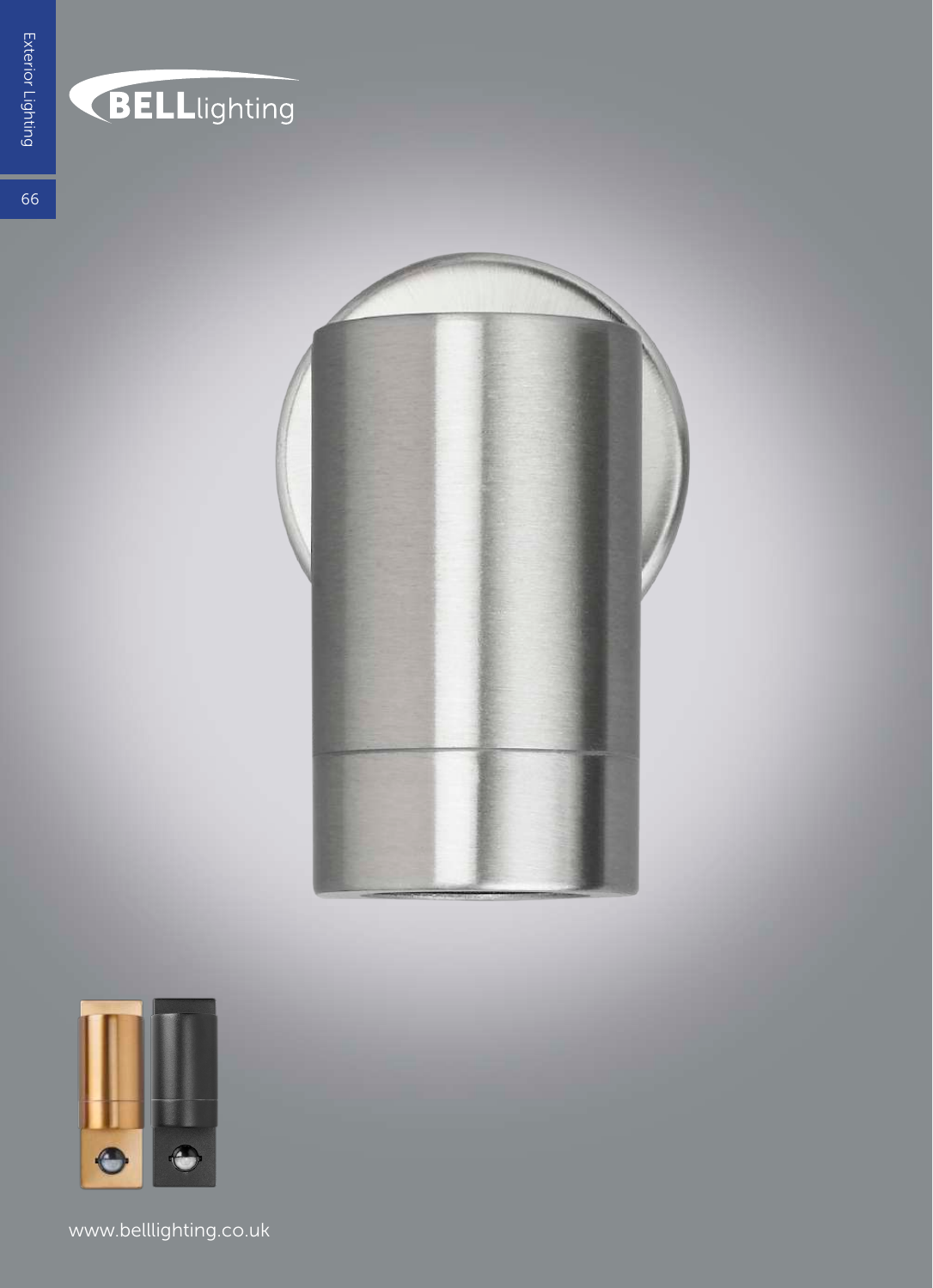67

# **L una**

### Outdoor Wall/Spike Garden Lights

The Luna Outdoor Wall & Spike Lights offer a universal solution ideal for domestic applications. Available in different colour options, the Luna range is ideal for decorative and accent lighting on properties of all shapes and sizes. 316 Stainless Steel versions perfect for coastal areas.

- Stainless Steel (black version powder coated die-cast aluminium)
- Compatible with GU10 LED and Halogen lamps
- Spiked garden light ideal for highlighting garden ornaments, trees and shrubs
- Creates warm, welcoming atmosphere to your outside space
- Fixed single or twin wall-lights ideal for exterior feature lighting
- Dimmable when used with suitable lamp
- PIR options available (with over-ride function)



#### Use with BELL GU10's for optimum light performance



5W LED Halo GU10. Ideal for all applications. Available in 4 colour temperatures, dimmable and non-dimmable.



6W LED Halo Glass GU10. High lumen output with halogen look.

Available in 4 colour temperatures, dimmable and non-dimmable.

#### See LED GU10 lamps section for further details

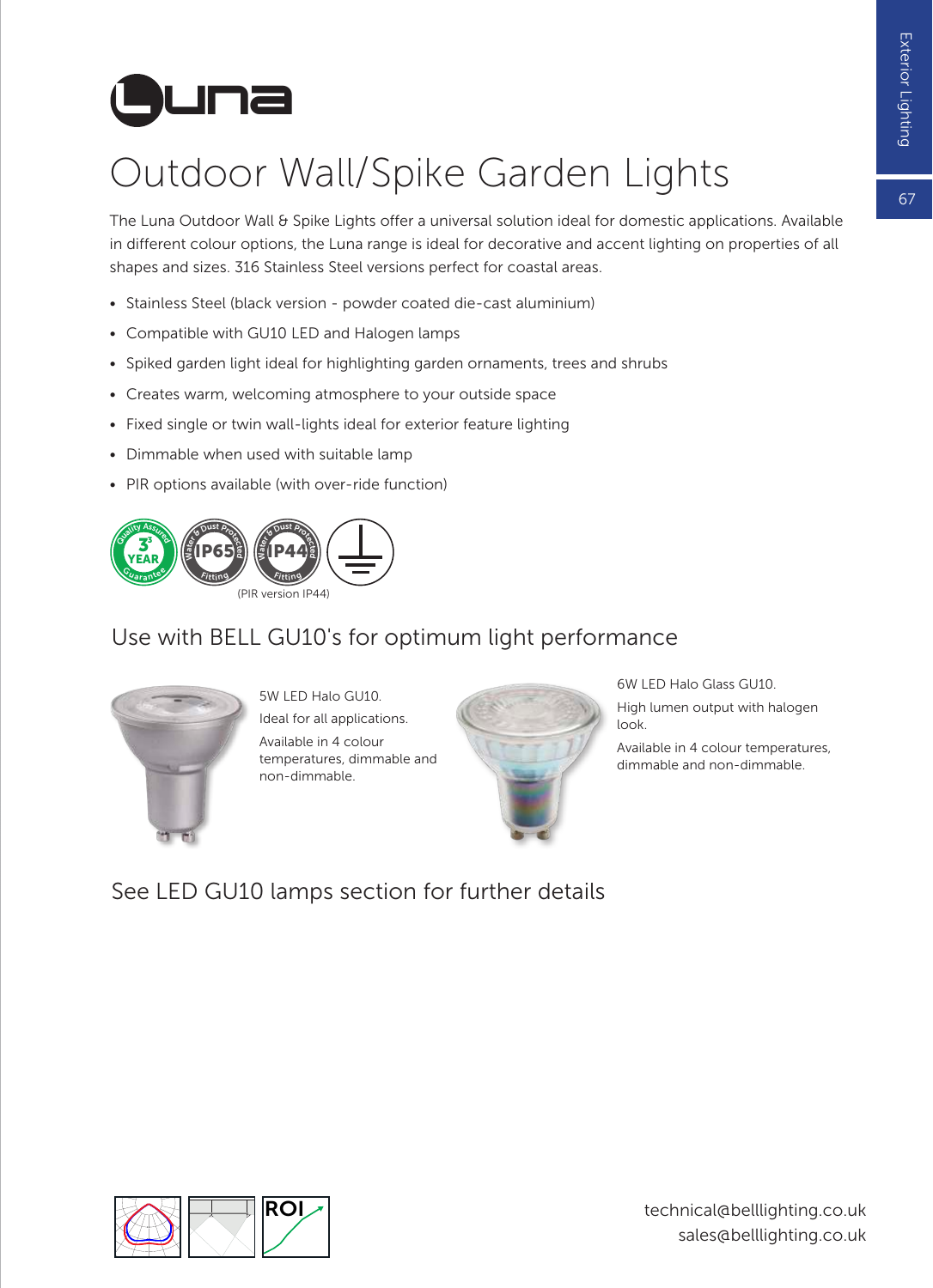68



### Outdoor Wall/Spike Garden Lights





 $\bullet$ 

















 $\bullet$ 





Lamps Not Included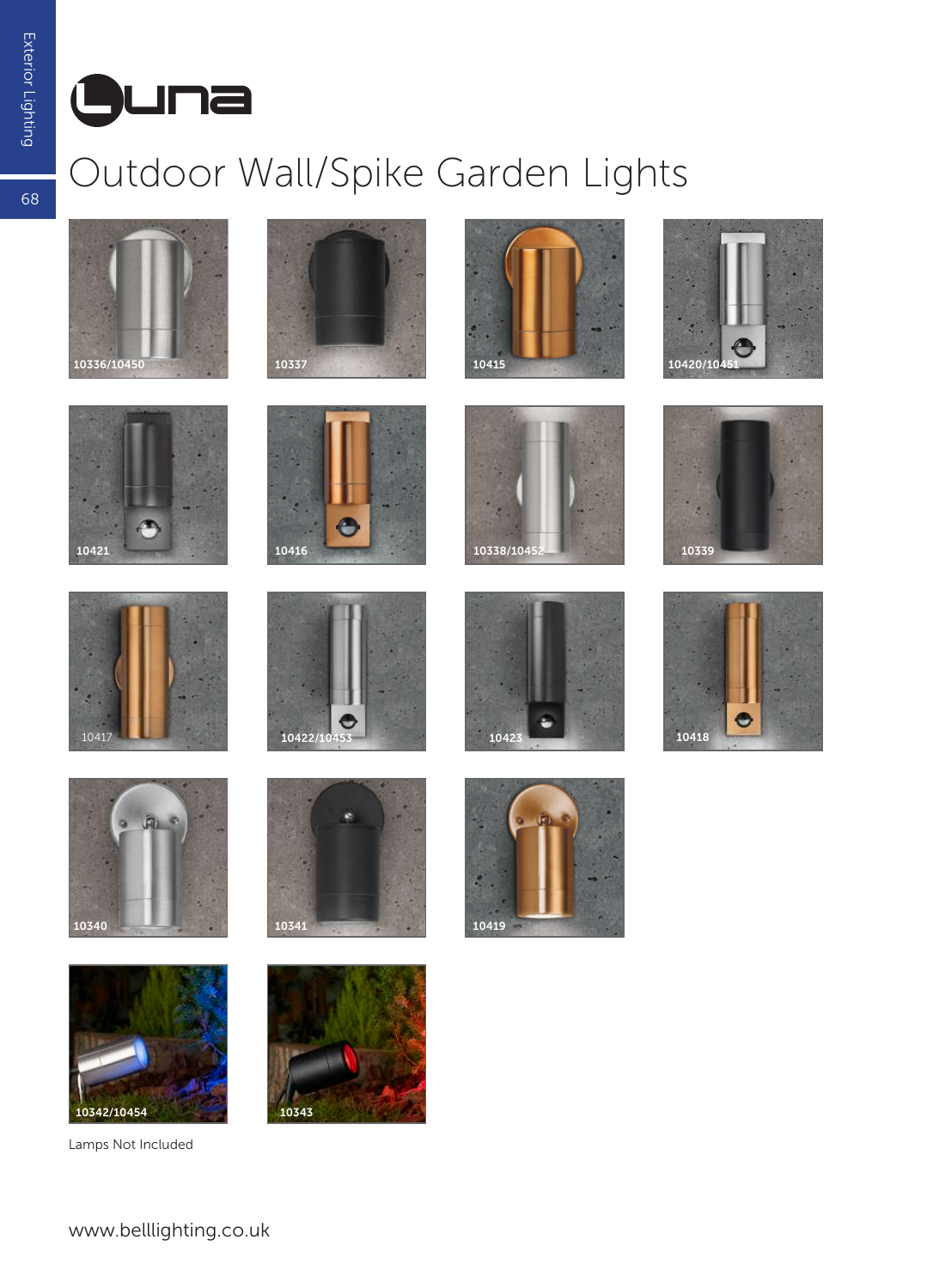

# Outdoor Wall/Spike Garden Lights

| <b>Technical Specification</b>                                                        |                              |             |                                                             |        |        |  |
|---------------------------------------------------------------------------------------|------------------------------|-------------|-------------------------------------------------------------|--------|--------|--|
| Construction<br>Powder Black Coated Aluminium / Stainless Steel / 316 Stainless Steel |                              |             |                                                             |        |        |  |
| IP Rating                                                                             |                              |             | IP65/IP44                                                   |        |        |  |
| Input Voltage                                                                         |                              |             | 220-240                                                     |        |        |  |
| Operating Temp                                                                        |                              |             | $-30^{\circ}$ C to $+35^{\circ}$ C                          |        |        |  |
| Lampholder                                                                            |                              | GU10        |                                                             |        |        |  |
|                                                                                       |                              |             |                                                             |        |        |  |
| Code                                                                                  | Volts                        | Lamp        | Description                                                 | Height | Depth  |  |
| 10336                                                                                 | 220-240                      | <b>GU10</b> | Luna GU10 Wall Light - Fixed Single, S/Steel, IP65          | 120mm  | 85mm   |  |
| 10337                                                                                 | 220-240                      | GU10        | Luna GU10 Wall Light - Fixed Single, Black, IP65            | 112mm  | 92.5mm |  |
| 10415                                                                                 | 220-240                      | <b>GU10</b> | Luna GU10 Wall Light - Fixed Single, Copper, IP65           | 120mm  | 85mm   |  |
| 10420                                                                                 | 220-240                      | <b>GU10</b> | Luna GU10 Wall Light - Fixed PIR, S/Steel, IP44             | 183mm  | 112mm  |  |
| 10421                                                                                 | 220-240                      | GU10        | Luna GU10 Wall Light - Fixed PIR, Black, IP44               | 183mm  | 112mm  |  |
| 10416                                                                                 | 220-240                      | GU10        | Lune GU10 Wall Light - Fixed PIR, Copper, IP44              | 183mm  | 112mm  |  |
| 10338                                                                                 | 220-240                      | GU10        | Luna GU10 Wall Light - Fixed Up/Down, S/Steel, IP65         | 161mm  | 85mm   |  |
| 10339                                                                                 | 220-240                      | GU10        | Luna GU10 Wall Light - Fixed Up/Down, Black, IP65           | 161mm  | 85mm   |  |
| 10417                                                                                 | 220-240                      | <b>GU10</b> | Luna GU10 Wall Light - Fixed Up/Down, Copper, IP65          | 161mm  | 85mm   |  |
| 10422                                                                                 | 220-240                      | <b>GU10</b> | Luna GU10 Wall Light - Fixed Up/Down PIR, S/Steel, IP44     | 221mm  | 112mm  |  |
| 10423                                                                                 | 220-240                      | GU10        | Luna GU10 Wall Light - Fixed Up/Down PIR, Black, IP44       | 221mm  | 112mm  |  |
| 10418                                                                                 | 220-240                      | GU10        | Luna GU10 Wall Light - Fixed Up/Down PIR, Copper, IP44      | 221mm  | 112mm  |  |
| 10340                                                                                 | 220-240                      | <b>GU10</b> | Luna GU10 Wall Light - Adjustable, S/Steel, IP65            | 165mm  | 92mm   |  |
| 10341                                                                                 | 220-240                      | <b>GU10</b> | Luna GU10 Wall Light - Adjustable, Black, IP65              | 155mm  | 90mm   |  |
| 10419                                                                                 | 220-240                      | GU10        | Luna GU10 Wall Light - Adjustable, Copper, IP65             | 155mm  | 90mm   |  |
| 10342                                                                                 | 220-240                      | GU10        | Luna GU10 LED Garden Spike - S/Steel, IP65                  | 150mm  | 100mm  |  |
| 10343                                                                                 | 220-240                      | GU10        | Luna GU10 LED Garden Spike - Black, IP65                    | 150mm  | 100mm  |  |
|                                                                                       | 316 Stainless Steel Versions |             |                                                             |        |        |  |
| 10450                                                                                 | 220-240                      | GU10        | Luna GU10 Wall Light - Fixed Single, 316 S/Steel, IP65      | 120mm  | 85mm   |  |
| 10451                                                                                 | 220-240                      | <b>GU10</b> | Luna GU10 Wall Light - Fixed Single PIR, 316 S/Steel, IP44  | 183mm  | 112mm  |  |
| 10452                                                                                 | 220-240                      | <b>GU10</b> | Luna GU10 Wall Light - Fixed Up/Down, 316 S/Steel, IP65     | 161mm  | 85mm   |  |
| 10453                                                                                 | 220-240                      | GU10        | Luna GU10 Wall Light - Fixed Up/Down PIR, 316 S/Steel, IP44 | 221mm  | 112mm  |  |
| 10454                                                                                 | 220-240                      | <b>GU10</b> | Luna GU10 LED Garden Spike - 316 S/Steel, IP65              | 150mm  | 100mm  |  |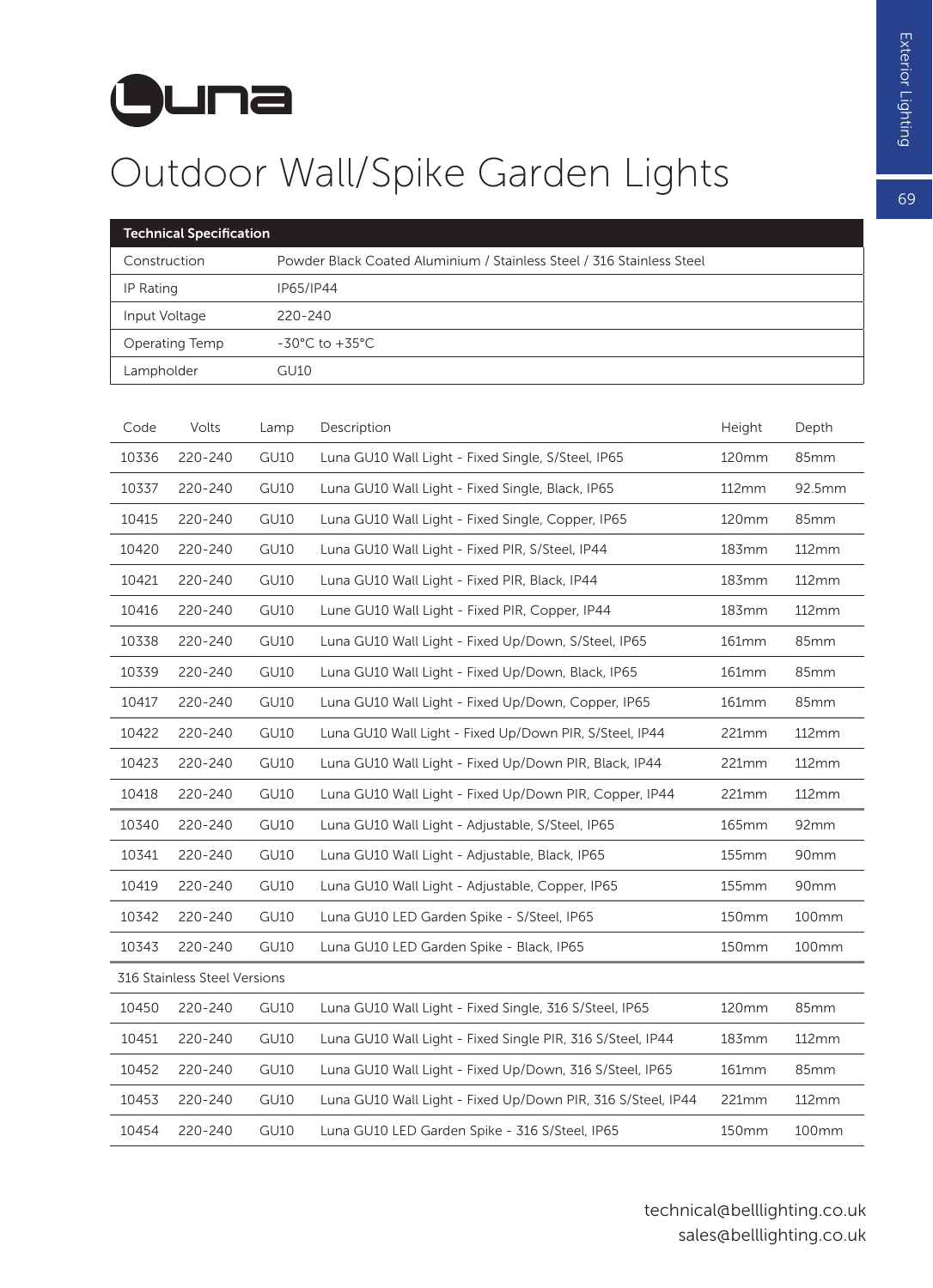



www.belllighting.co.uk

**TANACH AND A** 

 $\ddot{\phantom{0}}$  $\mathbf{r}$ 

T.

ASSESSMENT PROPERTY AND RESIDENCE AND DESCRIPTION